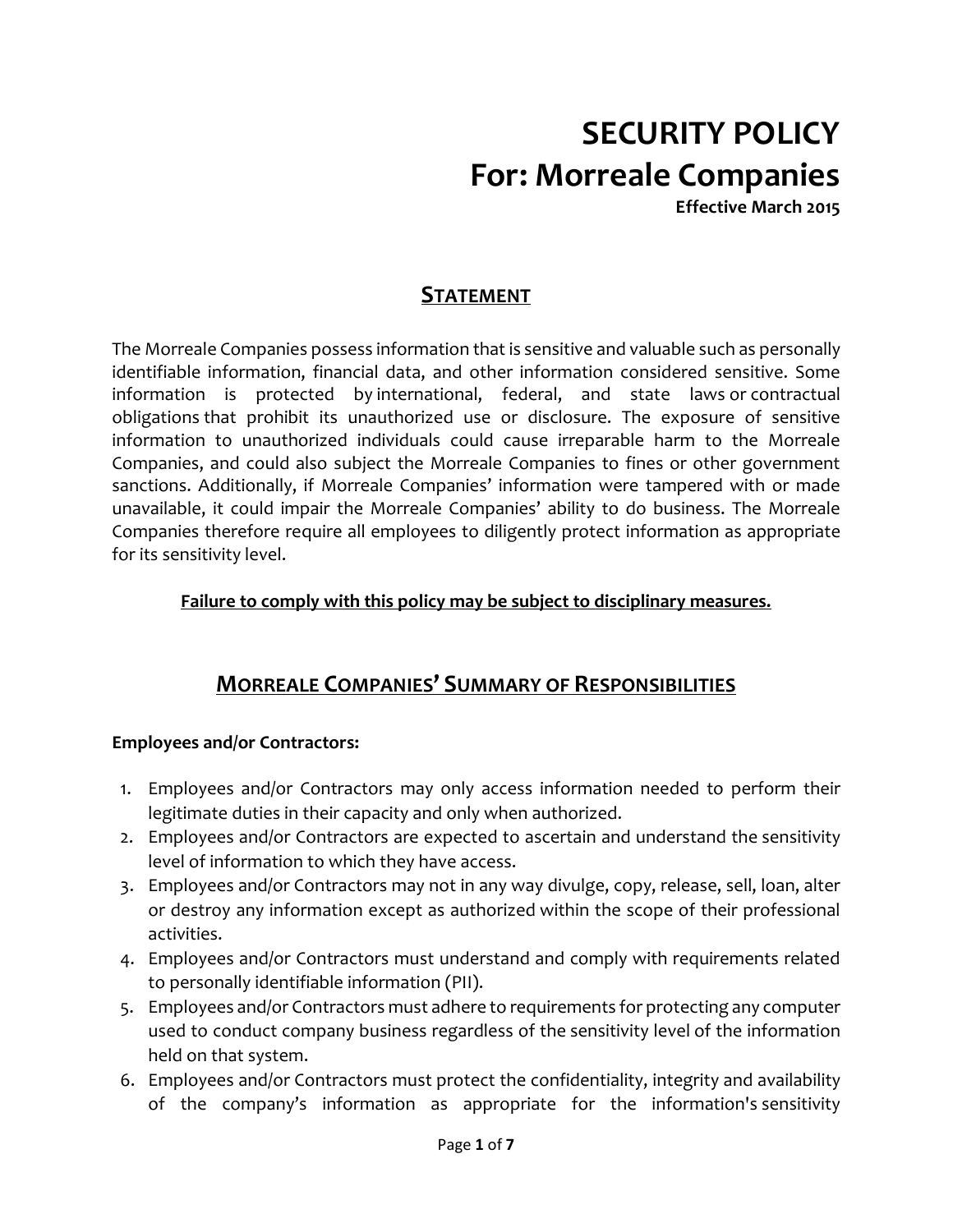level wherever the information is located. (held on physical documents, stored on computer media, communicated over voice or data networks, exchanged in conversation, etc.)

- 7. Information deemed Confidential under this policy must be handled in accordance with the requirements for protecting Confidential Information.
- 8. Employees and/or Contractors must safeguard any physical key, ID card or computer/network account that allows them to access company information. This includes creating difficult-to-guess computer passwords.
- 9. Employees and/or Contractors must destroy or render unusable any confidential information contained in any physical document (e.g. memos, reports, printed digital document) or any electronic, magnetic or optical storage medium (USB key, CD, hard disk, magnetic tape, diskette) before it is discarded.
- 10. Employees and/or Contractors must report any activities that they suspect may compromise sensitive information to their supervisor or to the IT Manager.
- 11. While many international, federal, and state laws create exceptions allowing for the disclosure of confidential information in order to comply with investigative subpoenas, court orders and other compulsory requests from law enforcement agencies, any Employee and/or Contractor who receives such compulsory requests should contact their manager before taking any action.
- 12. If Employees and/or Contractors are performing work in an office that handles information subject to specific security regulations, they are required to acknowledge that they have read, understand and agree to comply with the terms of this policy annually.

Managers and/or Supervisors: In addition to complying with the requirements listed above for all employees and/or contractors, managers and/or supervisors must:

- 1. Ensure that departmental procedures support the objectives of confidentiality, integrity, and availability defined by the Information Guardian and designees, and that those procedures are followed.
- 2. Ensure that restrictions are effectively communicated to those who use, administer, capture, store, process or transfer the information in any form, physical or electronic.
- 3. Ensure that each employee and/or contractor understands his or her information security-related responsibilities.

IT Managers: In addition to complying with the policy requirements defined for all employees and/or contractors, and managers and/or supervisors, those individuals that are assigned to manage computing and network environments that capture, store, process and/or transmit information, are considered IT Managers and are responsible for ensuring that the requirements for confidentiality, integrity and availability, as defined by the appropriate Information Guardian, are being satisfied within their environment. IT Manager responsibilities include but are not limited to: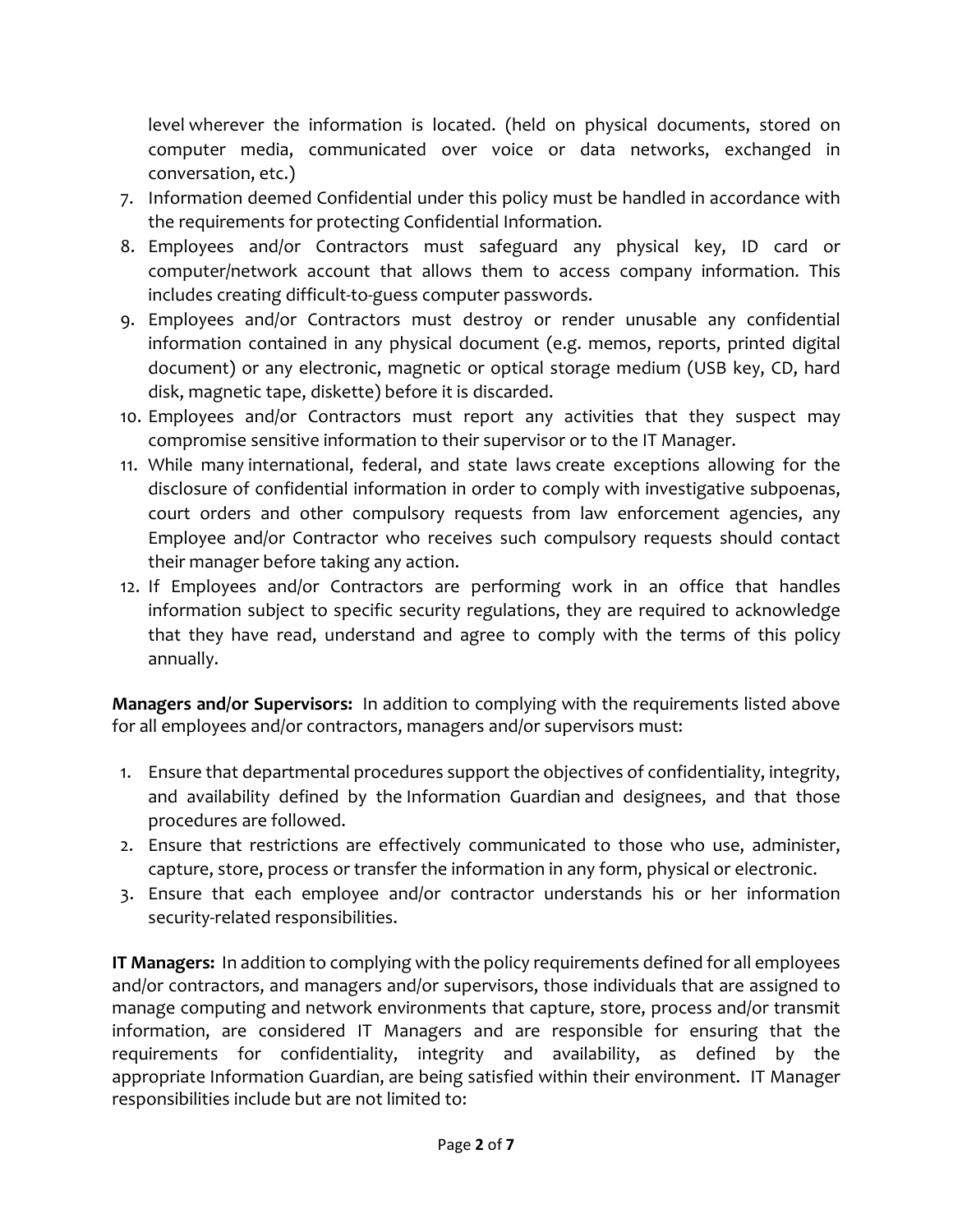- 1. Understanding the sensitivity level of the information that will be captured by, stored within, processed by, and/or transmitted through their technologies.
- 2. Developing, implementing, operating, and maintaining a secure technology environment that includes:
	- a. A cohesive architectural policy.
	- b. Product implementation and configuration standards.
	- c. Procedures and guidelines for administering network and system accounts and access privileges in a manner that satisfies the security requirements defined by the Information Guardians.
	- d. Developing an effective strategy for protecting information against generic threats posed by computer hackers that adheres to industryaccepted "best practices" for the technology.
- 3. Ensuring that staff members understand the sensitivity levels of the data being handled and the measures used to secure it.

Information Guardians: In addition to complying with the requirements defined for all employees and/or contractors, managers and/or supervisors, and IT Managers, those individuals assigned to guard Companies' held information are considered Information Guardians. Information Guardian responsibilities include but are not limited to:

- 1. Working with the IT manager to understand the restrictions on the access and use of information as defined by federal and state laws and contractual obligations.
- 2. Defining the confidentiality, integrity, and availability requirements (sensitivity level) for each piece of information.
- 3. Conveying in writing the sensitivity level of each piece of information for which he or she is responsible for to the managers of departments that will have access to the information.
- 4. Working with department managers and/or supervisors to determine what users, groups, roles, or job functions will be authorized to access the information and in what manner (e.g. who can view the information, who can update the information).

## MORREALE COMPANIES' REQUIREMENTS AND DEFINITIONS

Information Collections and Guardians: Companies' held information must be protected against unauthorized exposure, tampering, loss and destruction, wherever it is found, in a manner that is consistent with applicable international, federal, and state laws, the Companies' contractual obligations, and with the information's significance to the company as well as any individual whose information is collected. Achieving this objective requires that: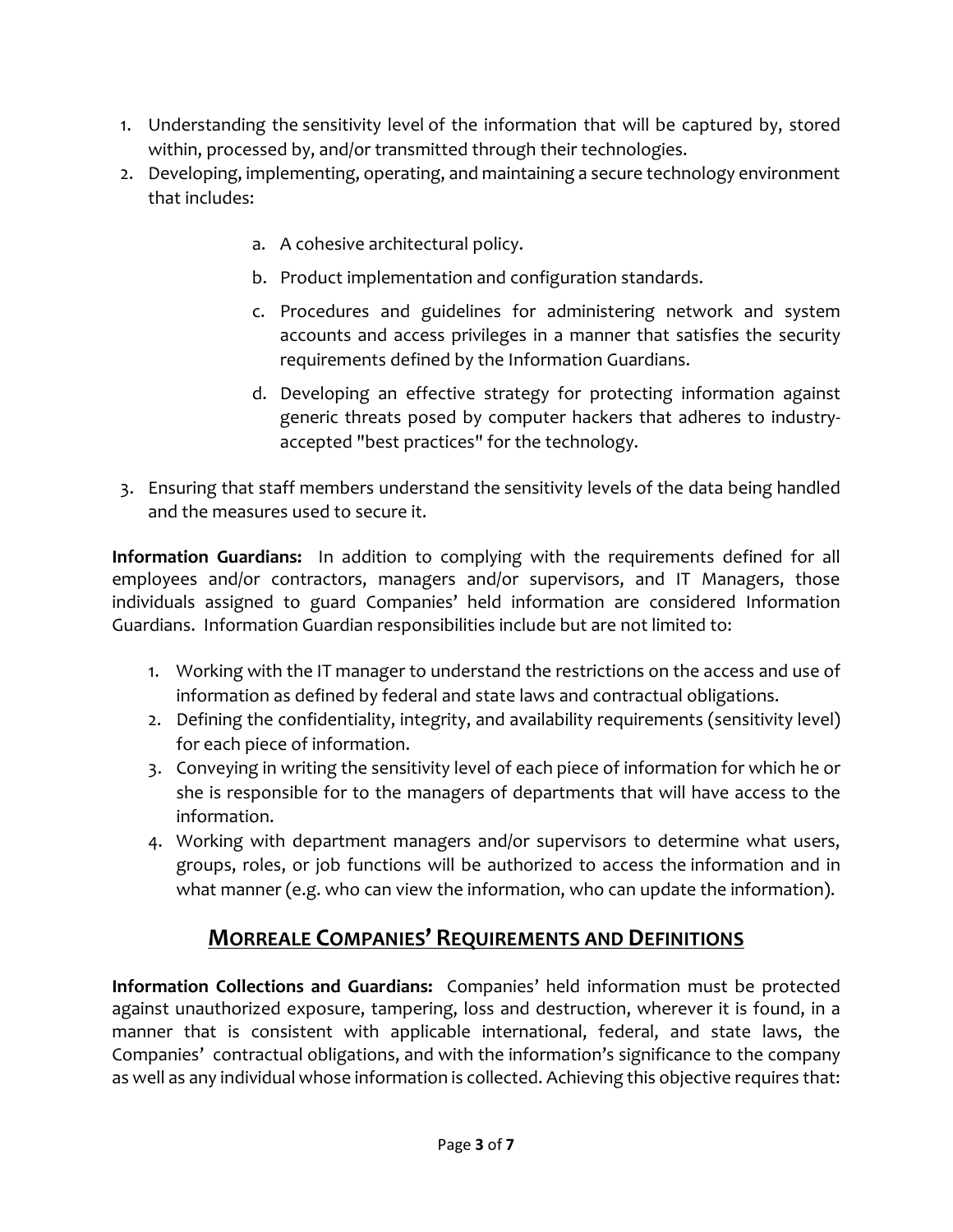- 1. The information's sensitivity level must be defined to convey what level of protection is expected to all employees/agents who are authorized to access the information.
- 2. The individuals who should have access to sensitive information must be identified, either by role or by name.

For purposes of managing information, the various types of information must be segregated into logical collections (e.g. power of attorney, employee benefit data, payroll data, or financial records). Each collection must be "managed" by an individual known as an "Information Guardian," who must:

- 1. Define the collection's sensitivity level consistent with this policy.
- 2. Convey the collection's requirements to the managers of departments that will have access to the collection.
- 3. Work with office heads and chairs to determine what users, groups, roles or job functions are authorized to access the information in the collection and in what manner (e.g. who can view the information, who can update the information).

Information Sensitivity Levels: Information Guardians are responsible for assessing the security requirements for each of their assigned information collections across three areas of concern: confidentiality, integrity and availability.

To facilitate the assessment process and ensure that these requirements are expressed in a consistent manner across the company, Information Guardians should categorize their information collections using the levels described in this section.

The confidentiality requirement for an information collection will be expressed in the following terms:

- 1. "Public" information can be freely shared with individuals without any further authorization by the appropriate Information Guardian/designee.
- 2. "Internal" information can be freely shared with members of the company. Sharing such information with individuals outside of the company requires authorization by the appropriate Information Guardian/designee.
- 3. "Confidential" information can only be shared on a "need to know" basis with individuals who have been authorized by the appropriate Information Guardian/designee, either by job function or by name.

The integrity/availability requirement for an information collection will be expressed as follows:

1. Information is "Non-critical" if its unauthorized modification, loss or destruction would cause little more than temporary inconvenience to the user community and support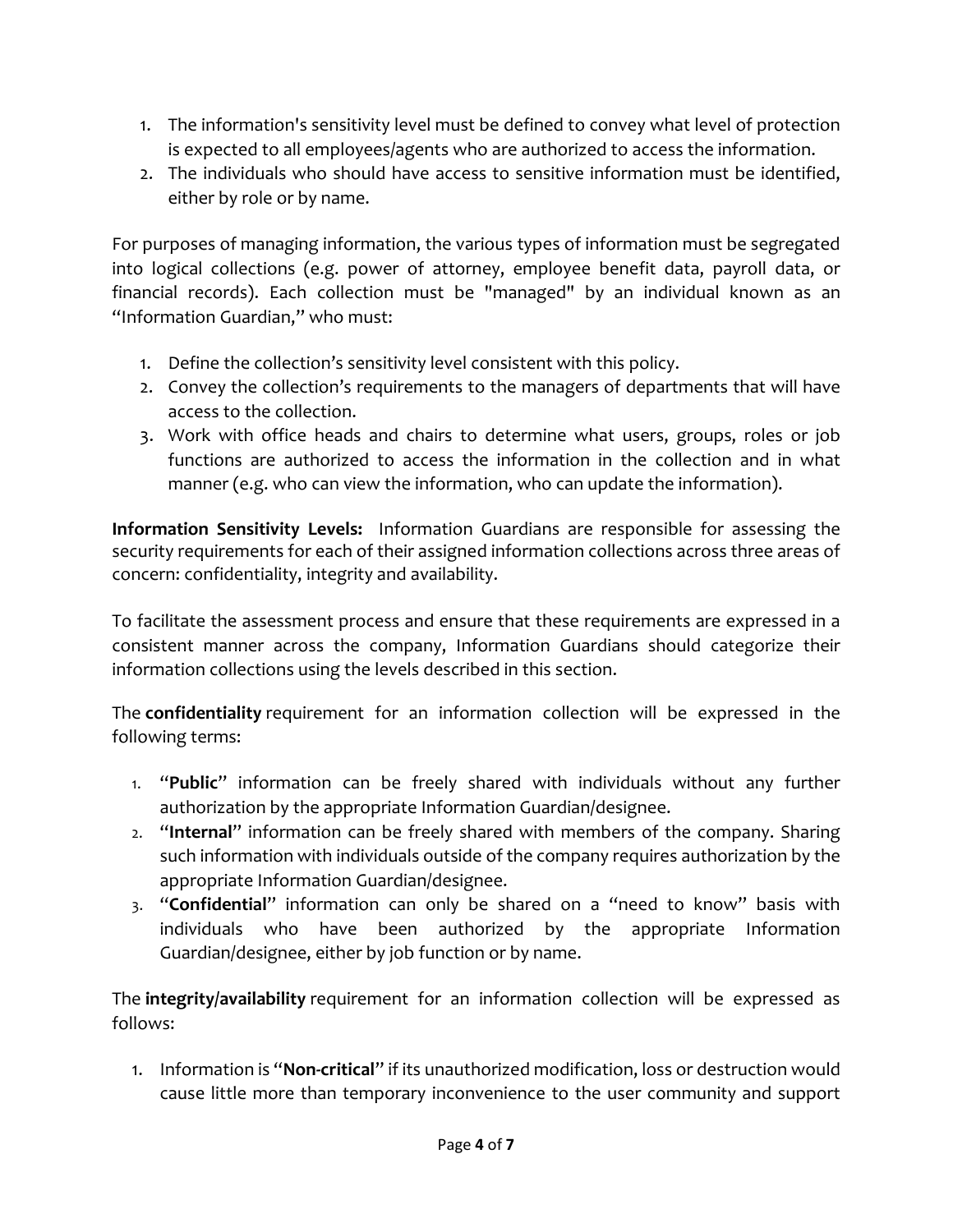staff, and incur limited recovery costs. Reasonable measures to protect information deemed "non-critical" include storing physical information in locked cabinets and/or office space, using standard access control mechanisms that prevent unauthorized individuals from updating computer-based information, and making regular backup copies.

- 2. Information is "Critical" if its unauthorized modification, loss, or destruction through malicious activity, accident or irresponsible management could potentially cause the company to:
	- a) Suffer significant financial loss or damage to its reputation,
	- b) Be out of compliance with legal/regulatory or contractual requirements,
	- c) Adversely impact its clients.
- 3. Additional safeguards for "Critical" information:
	- a) "Critical" information must be verified either visually or against other sources on a regular basis, and
	- b) A business continuity plan to recover "critical" information that has been lost or damaged must be developed, documented, deployed and tested annually.

Personally Identifiable Information (PII): Personally Identifiable Information (or "PII," as used in this Policy) is information that can be used (either alone or in combination with other information) to identify, contact or locate a unique person. Examples include (but are not limited to): name, social security number, address, birth date, telephone number, account numbers, etc. All Personally Identifiable Information in the possession of the company is considered Confidential unless:

- 1. The information is designated as "Directory Information" by the appropriate Information Guardian; or
- 2. The Information Guardian has otherwise authorized its disclosure.

Managers and/or Supervisors must ensure that their employees understand the need to safeguard this information, and that adequate procedures are in place to minimize this risk. Access to such information may only be granted to authorized individuals and on a need to know basis.

Requirements for Any Computer Used to Conduct Company Business: In order to adequately protect company information systems from compromises, all computers used to conduct company business must be configured using security industry-sanctioned best practices that include but are not limited to the following: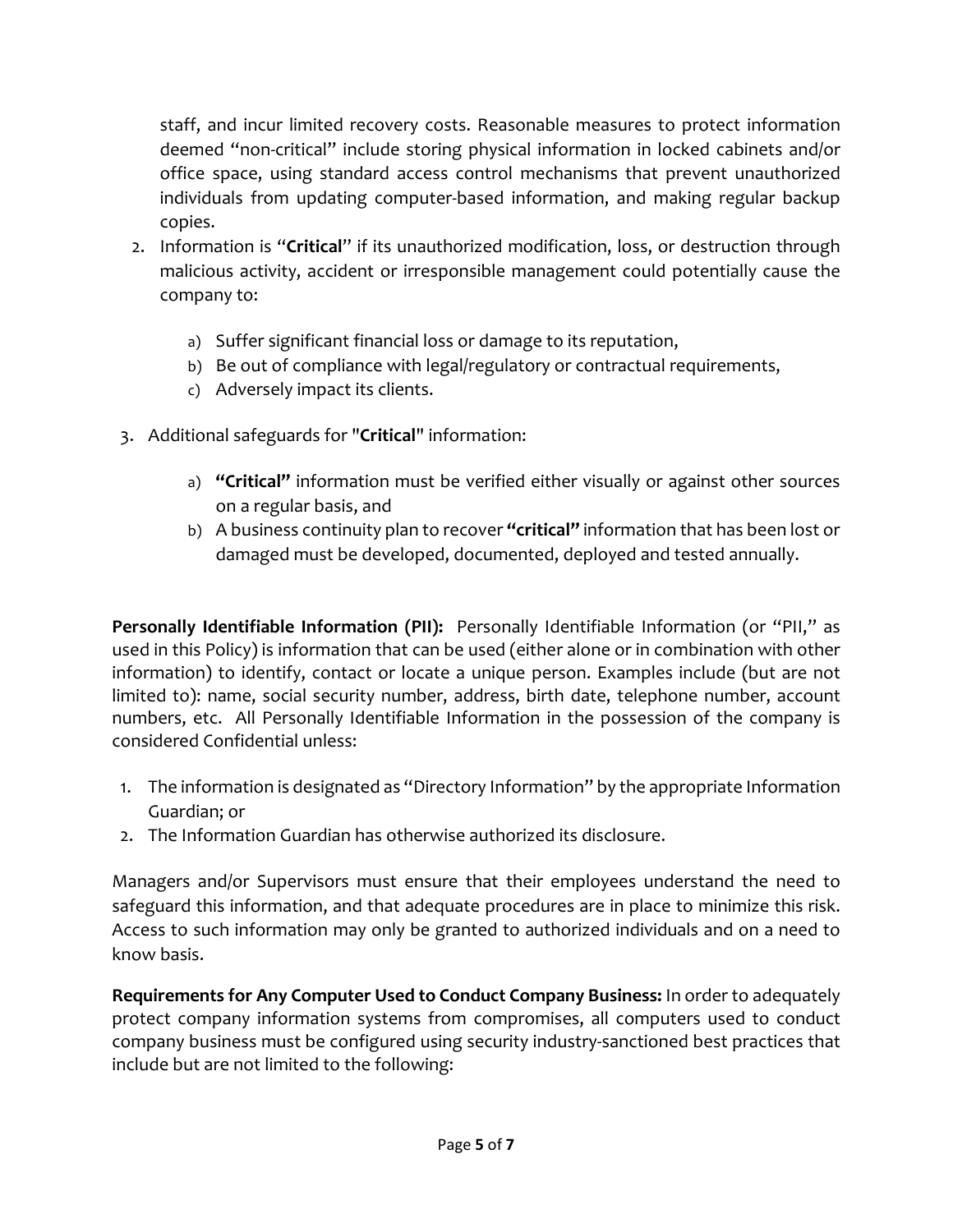- 1. Configuring and using computers in a manner that is compliant with the company's core technology policy
- 2. Requiring all computer accounts to have strong passwords as defined by the company's password policy
- 3. Define accounts intended for day-to-day computer use as "general user accounts". Accounts that have administrative privileges must only be used for system setup and maintenance.
- 4. Computers should be configured to "time out" after no more than 20 minutes of inactivity.
- 5. Users should lock or log off their computers before leaving them unattended.
- 6. Ensuring that system and application security updates are applied as soon after being released by the vendor as possible.
- 7. Ensuring that anti-virus software is installed and is actively protecting the system.
- 8. Ensuring that any system is configured to keep a record of:
	- a) Who attempted to log into the system (successfully and unsuccessfully) and when,
	- b) When they logged out,
	- c) Administrative activity performed,
	- d) Unsuccessful attempts to access confidential files.

Managing Confidential Information: No one may access information that has been classified as Confidential without authorization by the appropriate Information Guardian. For information classified as Confidential, such authorization may be granted to individuals by name or to all individuals serving in a specific job function. For information classified as Highly Confidential, access must be authorized for each individual by name.

For information classified as Confidential, the following procedural and system-level controls must be in place:

- 1. Access to a confidential information collection may only be granted after receiving permission by the appropriate Information Guardian/designee authorizing such access.
- 2. Departmental procedures must be in place to ensure that all individuals who have access to Confidential information are aware of the sensitivity of the information to which they have access, understand their responsibilities to protect that information appropriately, and acknowledge their understanding and intent to comply with this policy.
- 3. Tangible records (paper documents, microfilm, etc.) containing Confidential or Highly Confidential information must be stored in a locked cabinet or drawer when not in use with access limited to authorized individuals, and physically shredded/destroyed when no longer needed. In addition to the requirements for all computers used to conduct company business, computers that accept, capture, store, transmit or process information classified as Confidential. Any piece of Confidential or Highly confidential